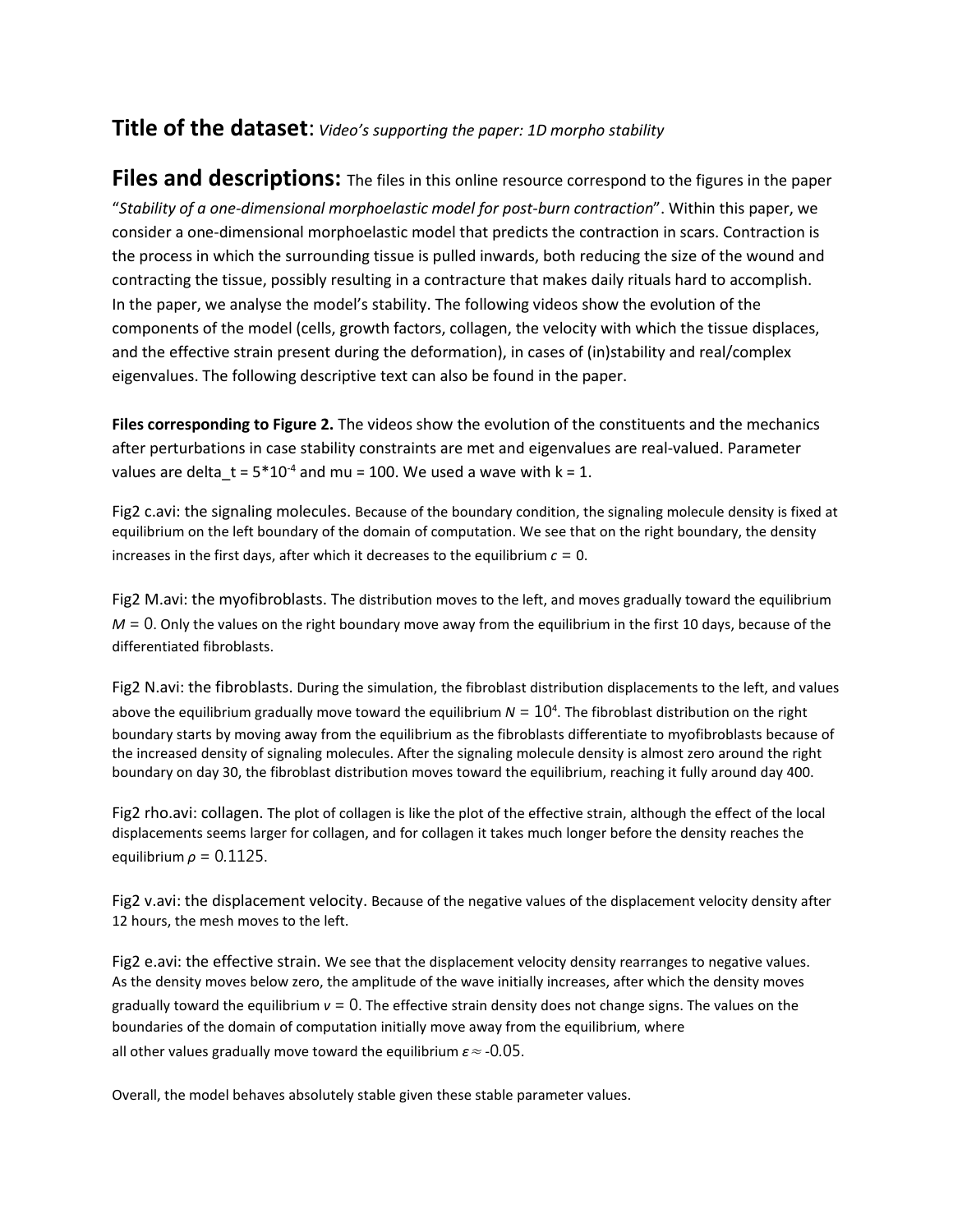**Files corresponding to Figure 3.** The videos show the evolution of the constituents and the mechanics after perturbations in case the stability constraints are met, but the mechanical eigenvalues are complex-valued. Parameter values are delta\_c =  $5*10<sup>-4</sup>$  and mu = 1. Initially, the time step is delta\_t = 0.01, which changes to delta  $t = 1$  after 2 days and to delta  $t = 2$  after 50 days. We used a wave with k = 1.

Fig3 c.avi: the signaling molecules. the signaling molecules density reaches equilibrium around day 60. Fig3 M.avi: the myofibroblasts. Around 120 days, the myofibroblast distribution reaches equilibrium. Fig3 N.avi: the fibroblasts. The fibroblast distribution grows as follows. After a few days, when the displacement velocity density reaches equilibrium, the fibroblast distribution above the equilibrium decreases, and the fibroblast distribution below the equilibrium increases, except for the fibroblast distribution around the right boundary of the domain of computation, representing the center of the portion of skin that we model. The number of fibroblasts around this right boundary decreases until about 23 days, after which it increases towards equilibrium.

Fig3 rho.avi: collagen. The collagen density changes calmly: the density above the equilibrium moves downward to the equilibrium, and the density below the equilibrium moves upward to the equilibrium.

Fig3 v.avi: the displacement velocity. Initially, the displacement velocity density oscillates around zero, moving the mesh to the left and right. Shortly after the start of the simulation, the wave in the displacement velocity density fades out. Further, within approximately 15 minutes, the amplitude increases by a factor 10 above the equilibrium value, and by a factor 25 below the equilibrium value. Shortly after that, around approximately 1.5 hours, the amplitude of the displacement velocity density has increased by a factor 45, after which the amplitude decreases until zero.

Fig3 e.avi: the effective strain. The effective strain density oscillates around the (new) equilibrium.

All the constituents reach equilibria within 600 days, after which the distributions and densities do not change anymore. Both the displacement velocity density and effective strain density reach the equilibria within a few days, the displacement velocity density reaching the equilibrium  $v = 0$  first. Note that these results both confirm the non-monotonic convergence from the variations around *ε* (see Theorem 1 and Theorem 2). We see the mesh also moving in the plots of the constituents. While the displacement velocity density oscillates, the distributions and densities of the constituents move from the right to the left and back, until the distributions and densities move gradually towards the equilibria.

**Files corresponding to Figure 5.** The videos show the evolution of the constituents and the mechanics after perturbations in case the stability constraints are not met, but the the model still converges. Parameter values are delta\_c =  $3*10<sup>-4</sup>$  and mu = 100. We used a larger number of waves with k = 10.

Fig6 c.avi: the signaling molecules. Initially, the signaling molecule density decreases, but on approximately day 9 the upper bound of the density surpasses the initial upper bound (see the right plot in Figure 4). The signaling molecule density keeps increasing until day 215, affecting the (myo)fibroblast distributions and the collagen density, shown in Figure 5 (the videos).

Fig5 N.avi: the fibroblasts and Fig5 M.avi: the myofibroblasts. The initial perturbed waves in the (myo)fibroblast distribution fade out within 4.5 days. Both distributions move toward the corresponding equilibria 104 cells/c3 and approximately 0.16 cells/cm3 (hence no cells), respectively. However, on days 63.5 and 65, for the fibroblasts and myofibroblasts respectively, the distributions move away from the equilibria. After the signaling molecule density decreases from day 215 on, the myofibroblast distribution, the collagen density and the